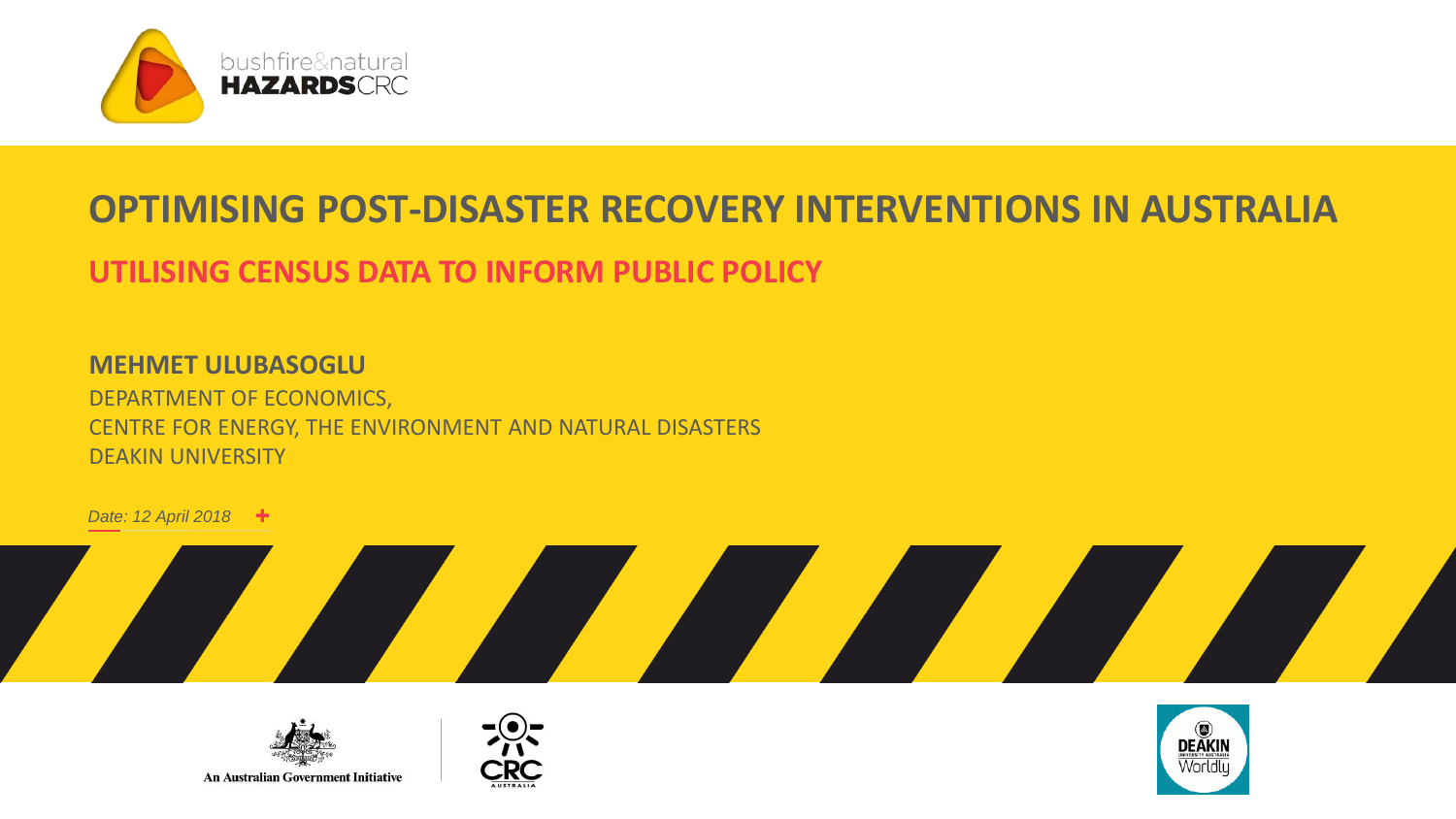## About us

Project team

*Over 8 years combined experience in* **economics of natural disasters, government service delivery and regulation**



**Prof. Mehmet Ulubasoglu** Project leader [mehmet.ulubasoglu@deakin.edu.au](mailto:Mehmet.Ulubasoglu@deakin.edu.au)



**Dr. Habibur (Habib) Rahman** Research fellow



**Ms. Farah Beaini** Research fellow [f.beaini@deakin.edu.au](mailto:f.beaini@deakin.edu.au)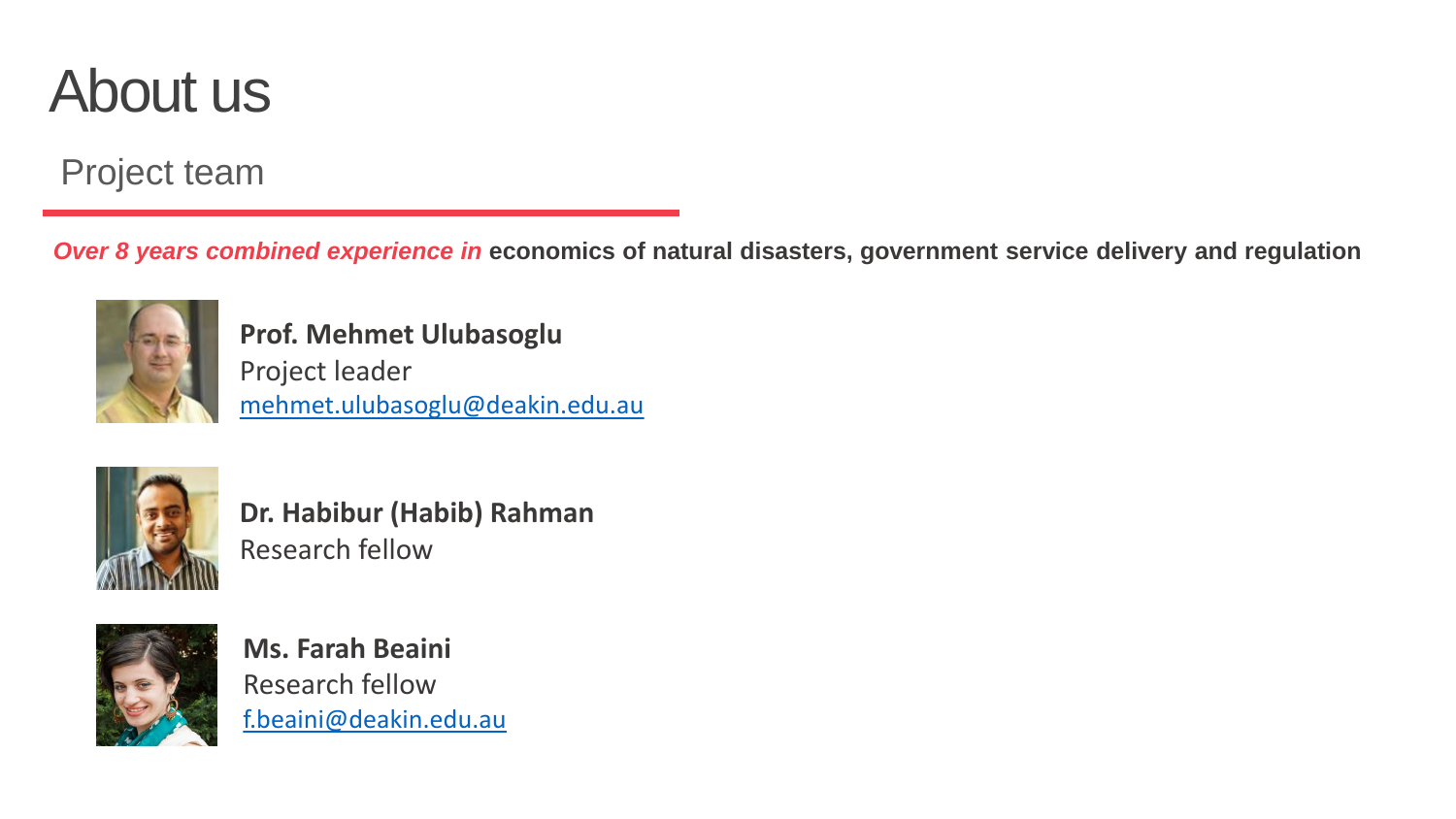## About us

### End users



**Emergency Management Australia (Cth)**



- **Queensland Reconstruction Authority**
- **Inspector General of Emergency Management (engaged stakeholder)**



**Department of Environment, Water and Natural Resources**



**Department of Environment, Land, Water and Planning**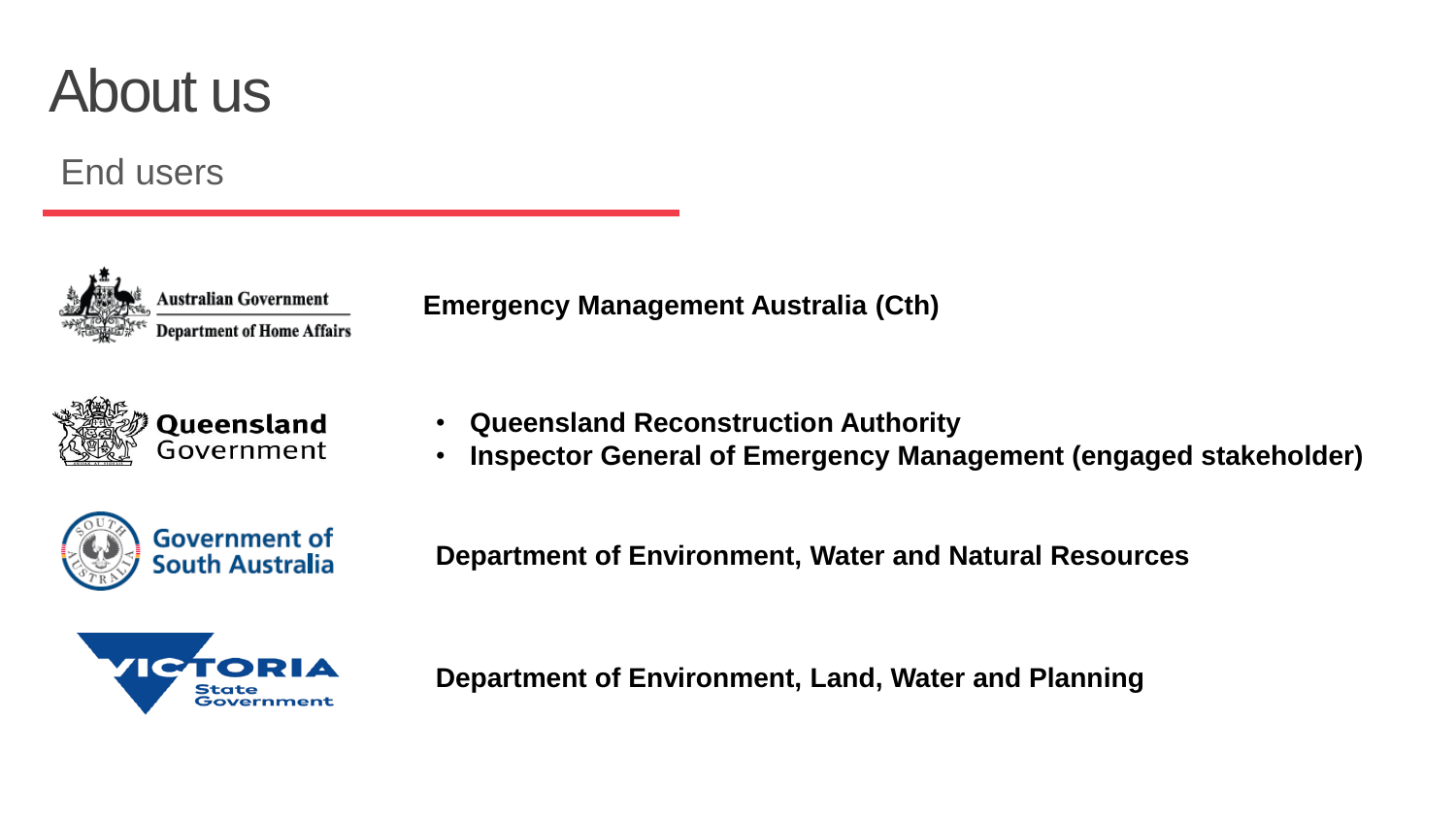## Research need

Creating a sustainable disaster recovery model



Source: ICA Dataglobe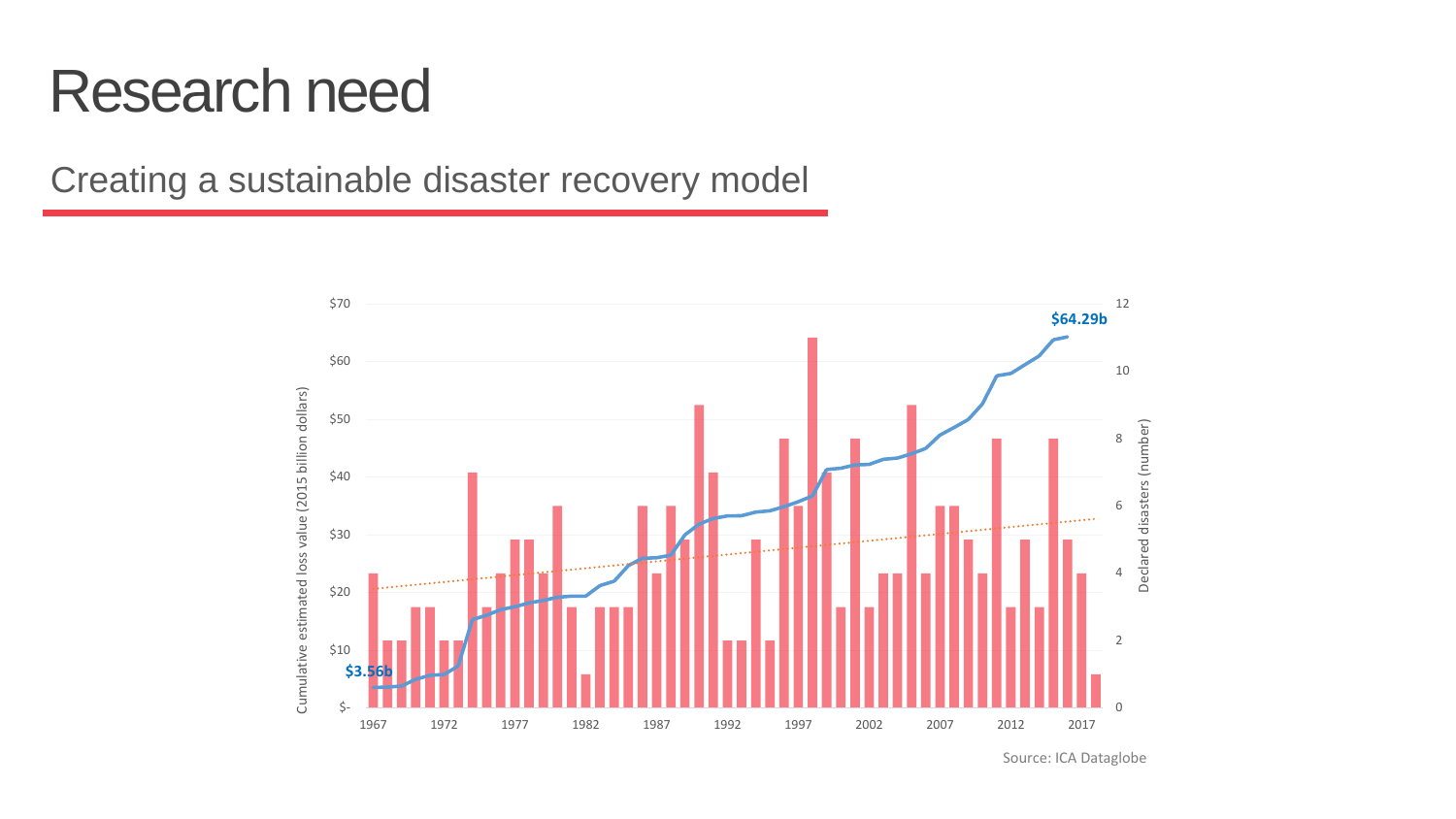## Research need

Understanding economic impacts on

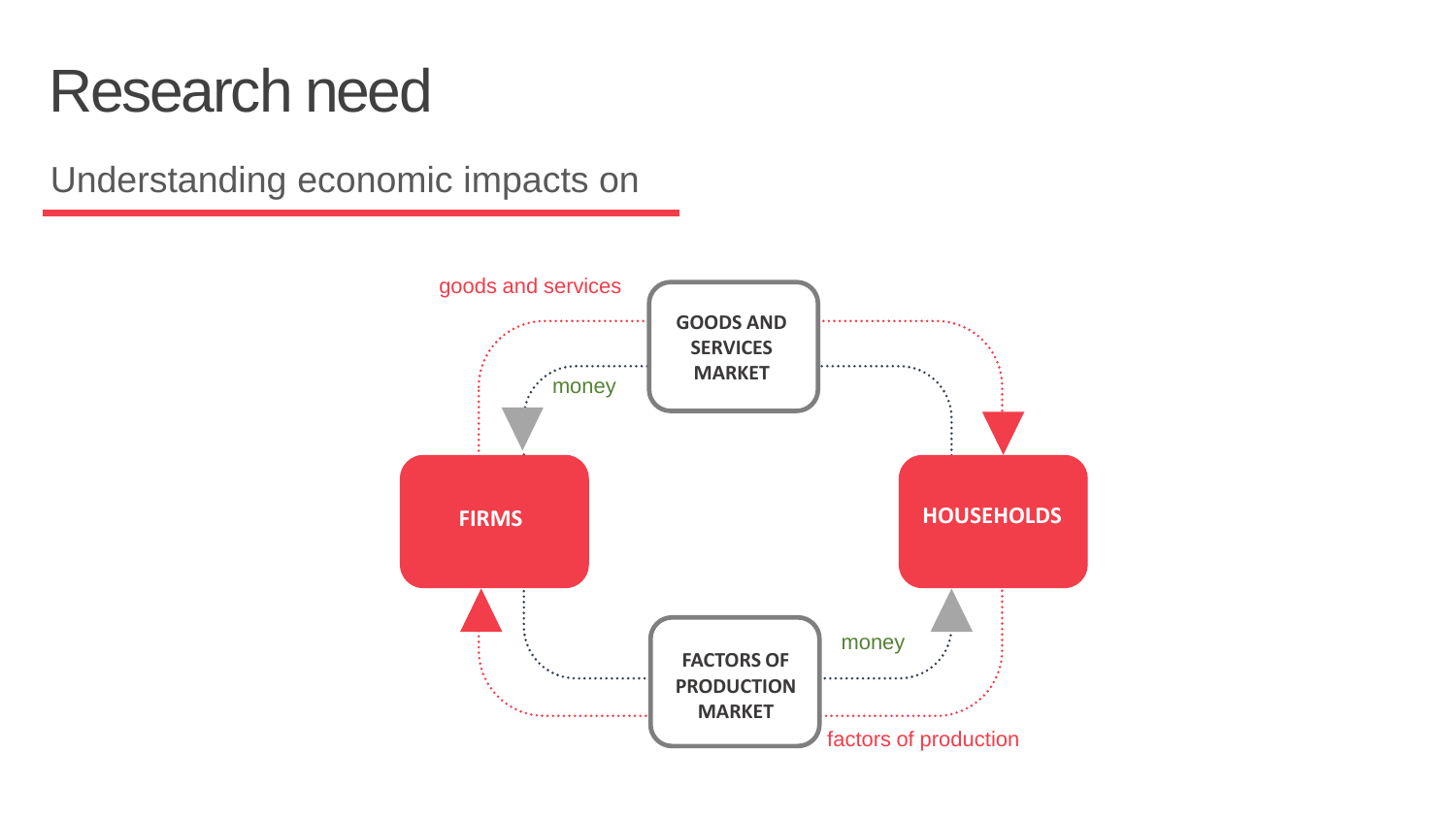## Project objectives

Evidence-based decision making

### **support the decision-making process in the design of post-disaster recovery interventions by:**

- identifying sector-specific economics effects of natural disasters at the individual and firm level
- identifying who is in need of disaster assistance
- informing recovery and relief funding arrangements so that better decisions can be made to minimise negative effects of disasters
- guiding budget allocation across economic sectors in pre-disaster mitigation and post-disaster recovery phases

IDENTIFYING INCOME EFFECTS OF DISASTERS

**TRANSLATE** RESEARCH INTO PRODUCT

> UTILISE RESEARCH PRODUCT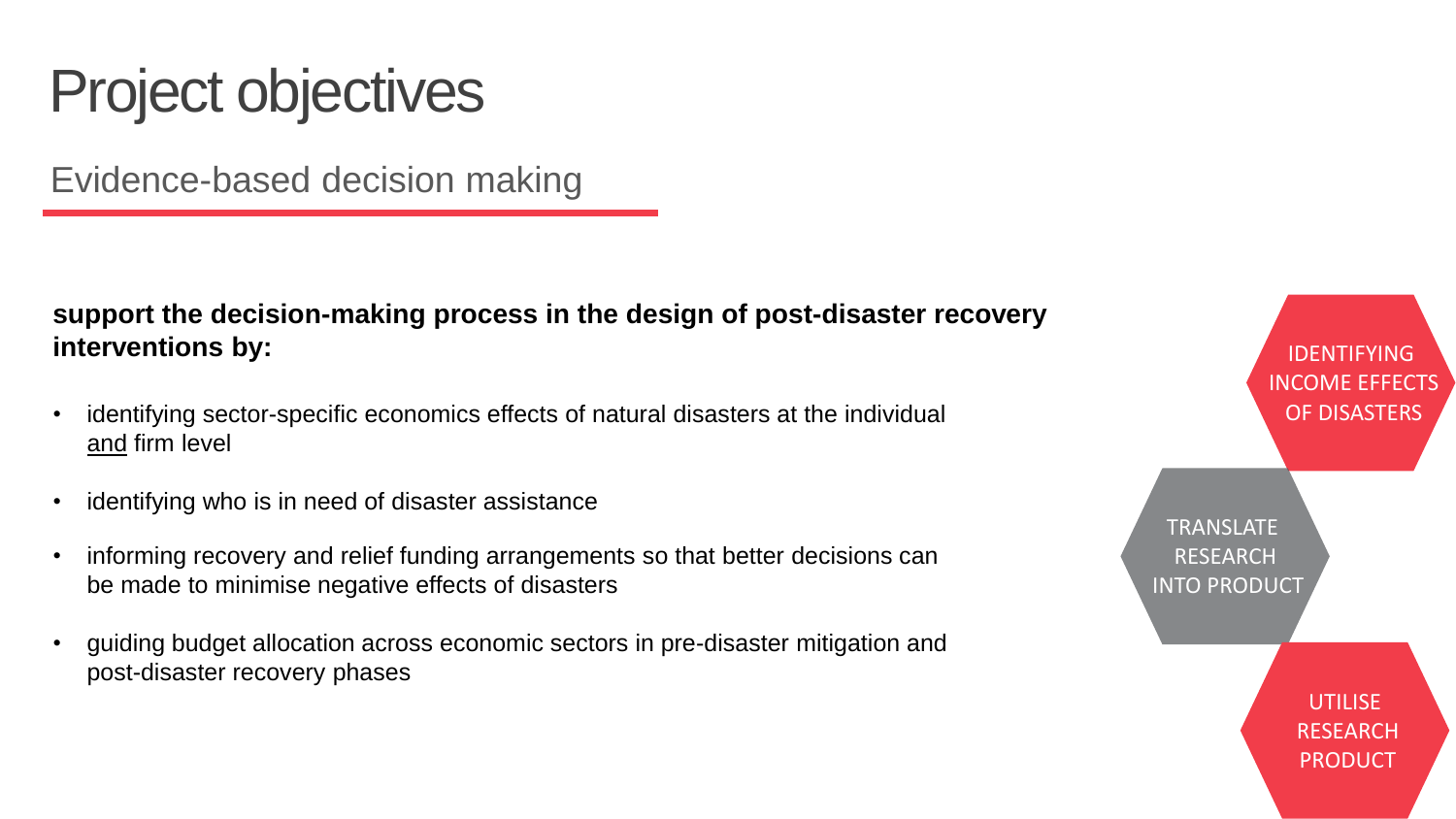Robust data and insights



#### *Economic + demographic variables*

- **ABS Census Longitudinal Dataset (2006,11)**
- **HILDA Dataset**
- Income
	- Sector of employment (19)
	- Demographic background
	- Socio-economic status
	- Social impact (family violence, health, wellbeing and crime)

### *Location based analysis*

- **ABS SA2 information**
- **QLD Govt flood maps (2010, 2011)**
- **Victorian Bushfire Royal Commission Report 2009**

### *Expert interviews*

• Disaster severity mapping (flooded, burnt SA2s)

- Focus groups
- Additional case study information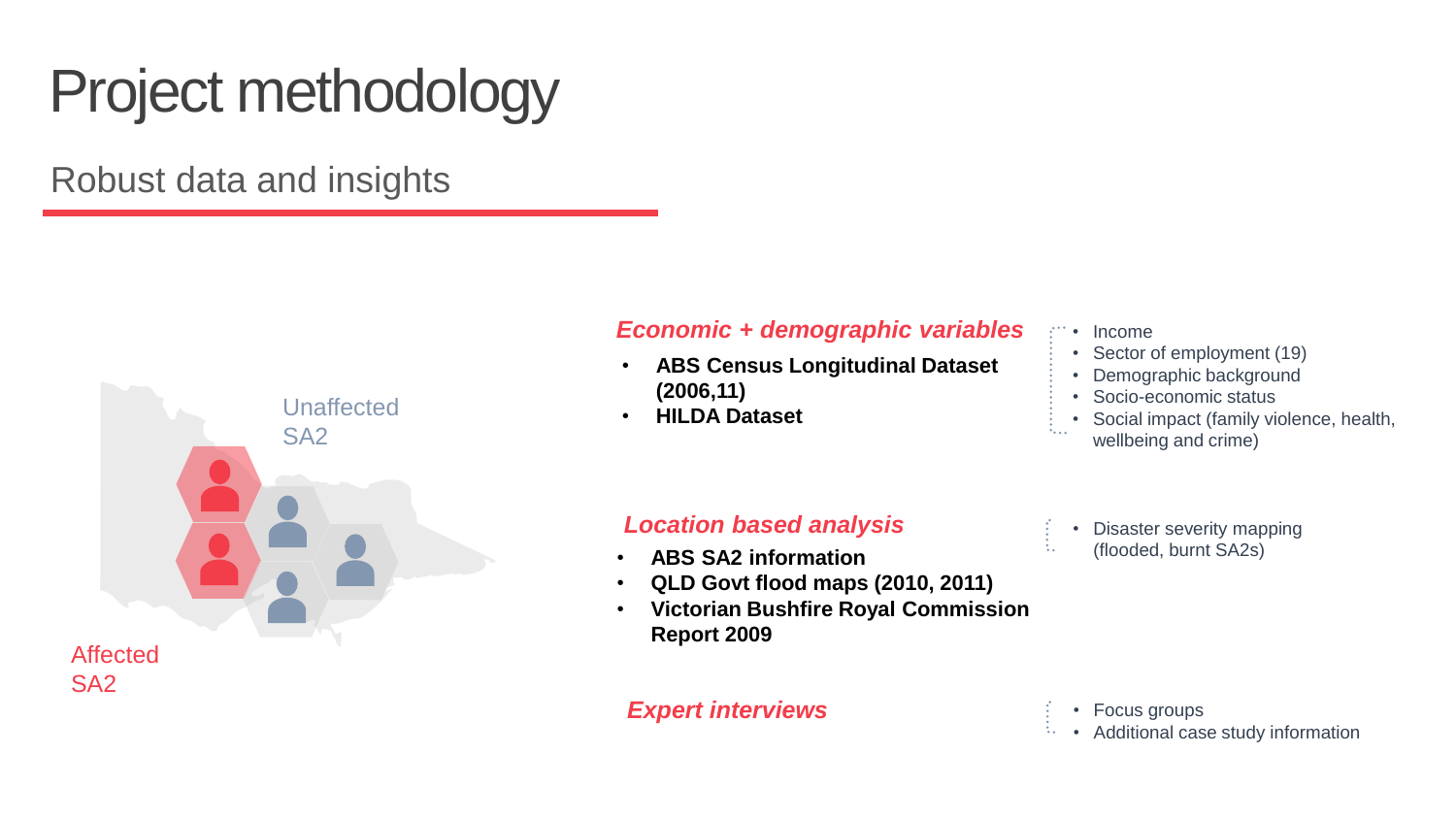Real life case studies

**Using labour force participants (ABS Census Longitudinal dataset)**

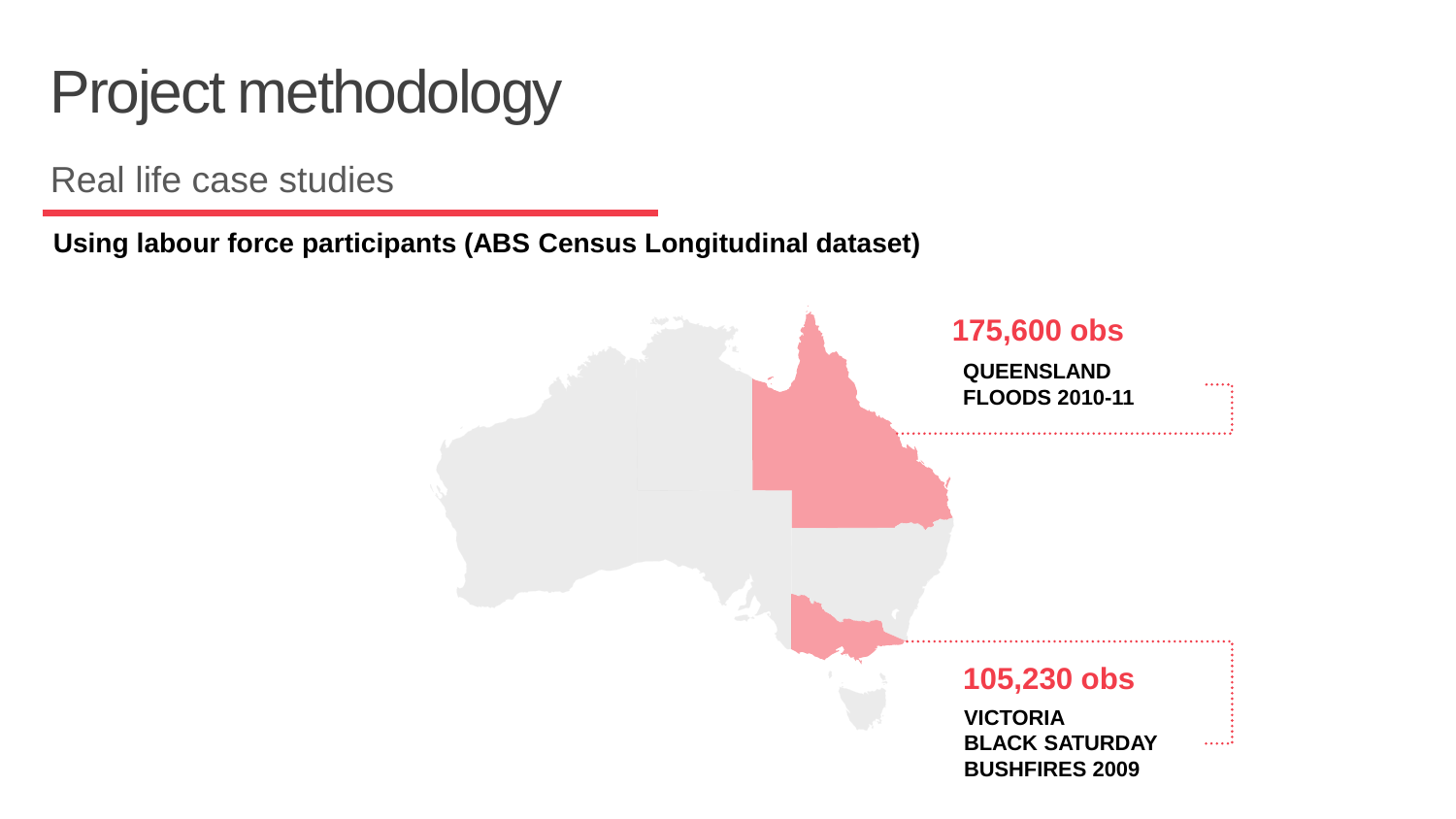Advanced economic modelling



### DIFFERENCE-IN-DIFFERENCE MODEL

### *Affected versus unaffected*

• **Did recovery expenditure help affected return to normal income path?**

### *Within affected groups*

- **Who did recovery expenditure help (if at all)?**
- **Did severity of disaster matter?**
- **Did socioeconomic factors matter?**

### *All groups*

- **Comparator groups**
- **Robustness checks**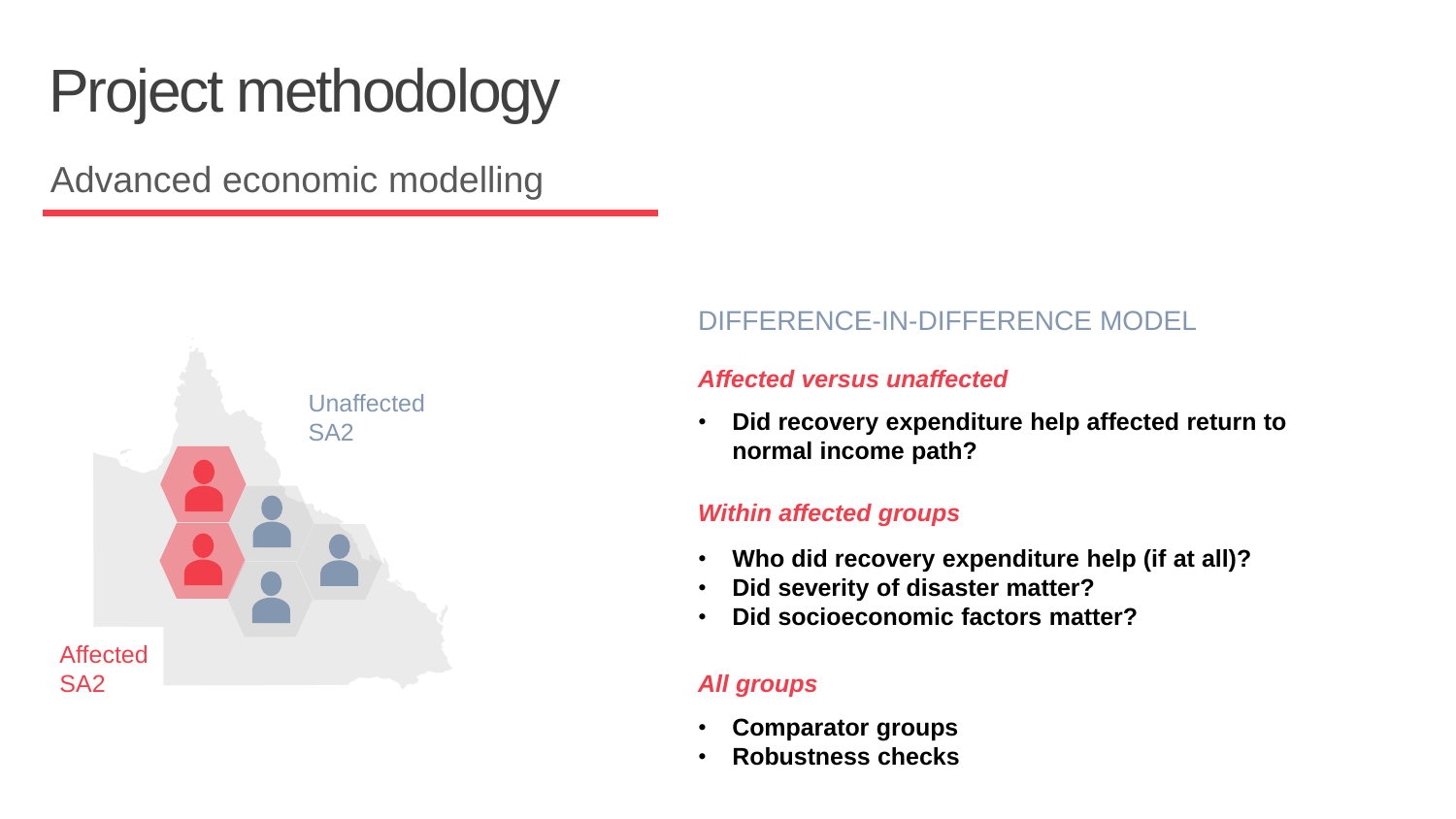Difference-in-difference model



**DISASTER EVENT**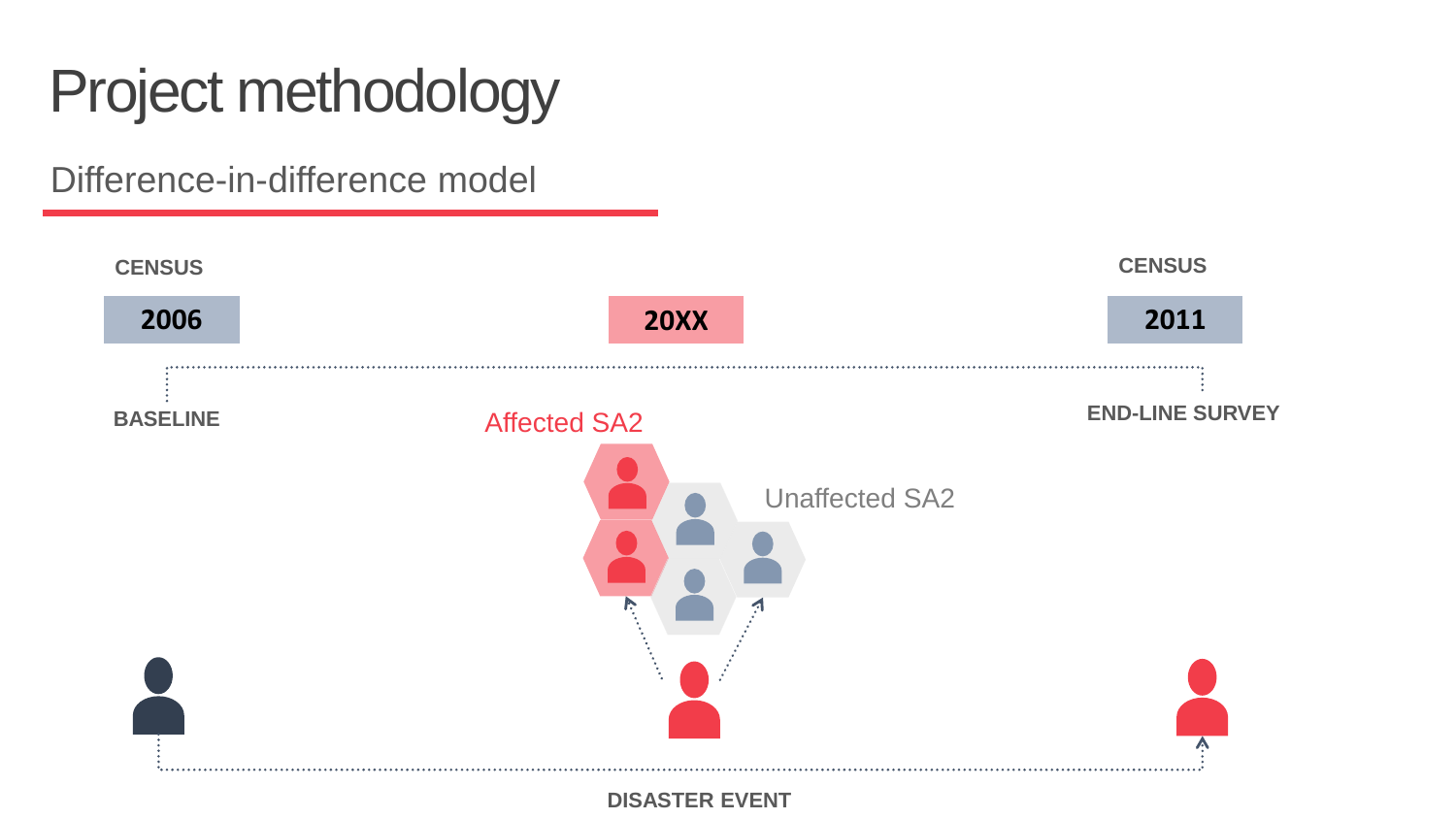VICTORIA BLACK **SATURDAY** BUSHFIRES: 2009

# \$7b loss

### **The most devastating bushfires in Australia's history**

\*Deloitte Access Economics, 2016

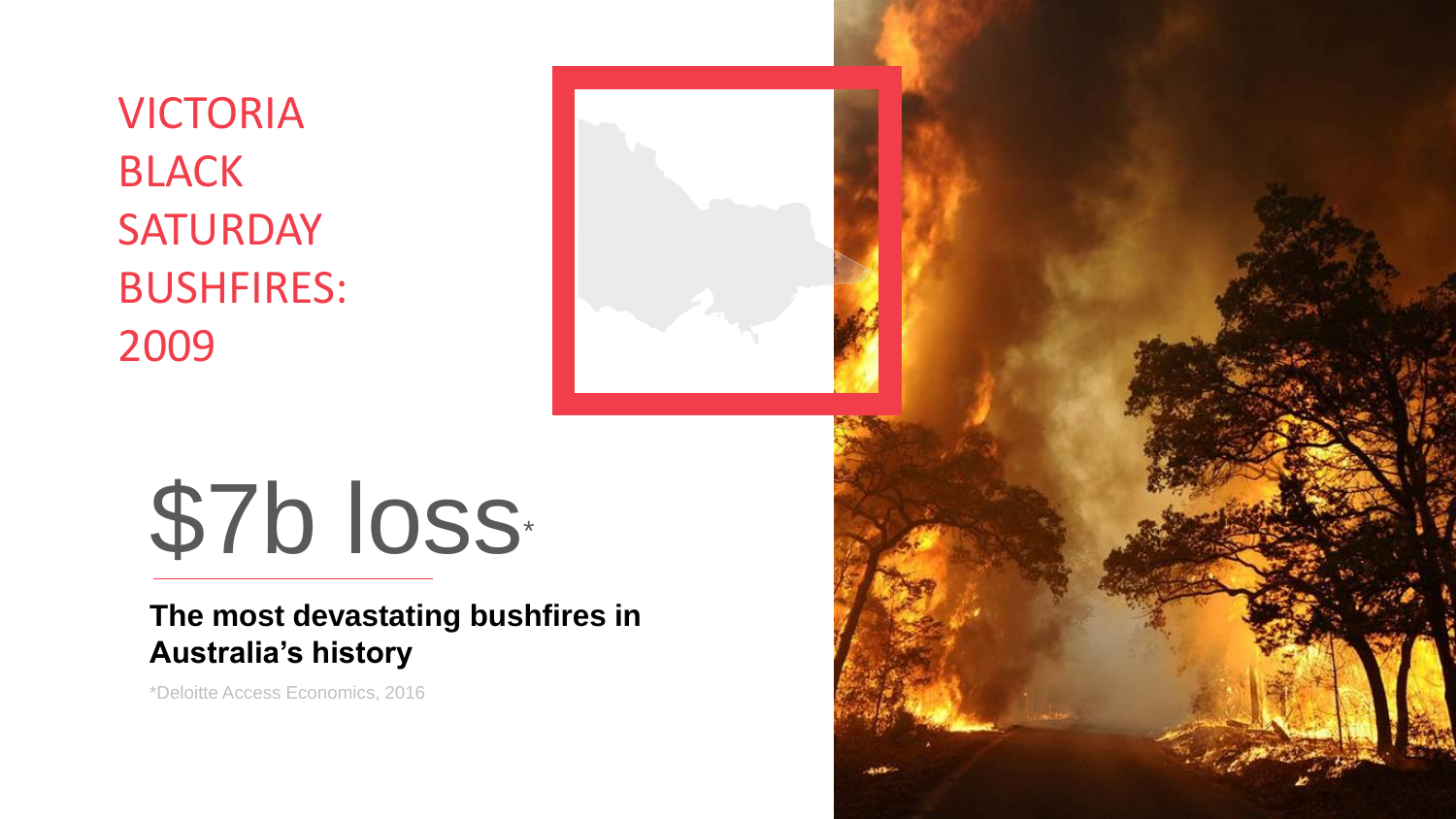## Case study: Black Saturday bushfires

Individual income, by demography



**105,230 obs**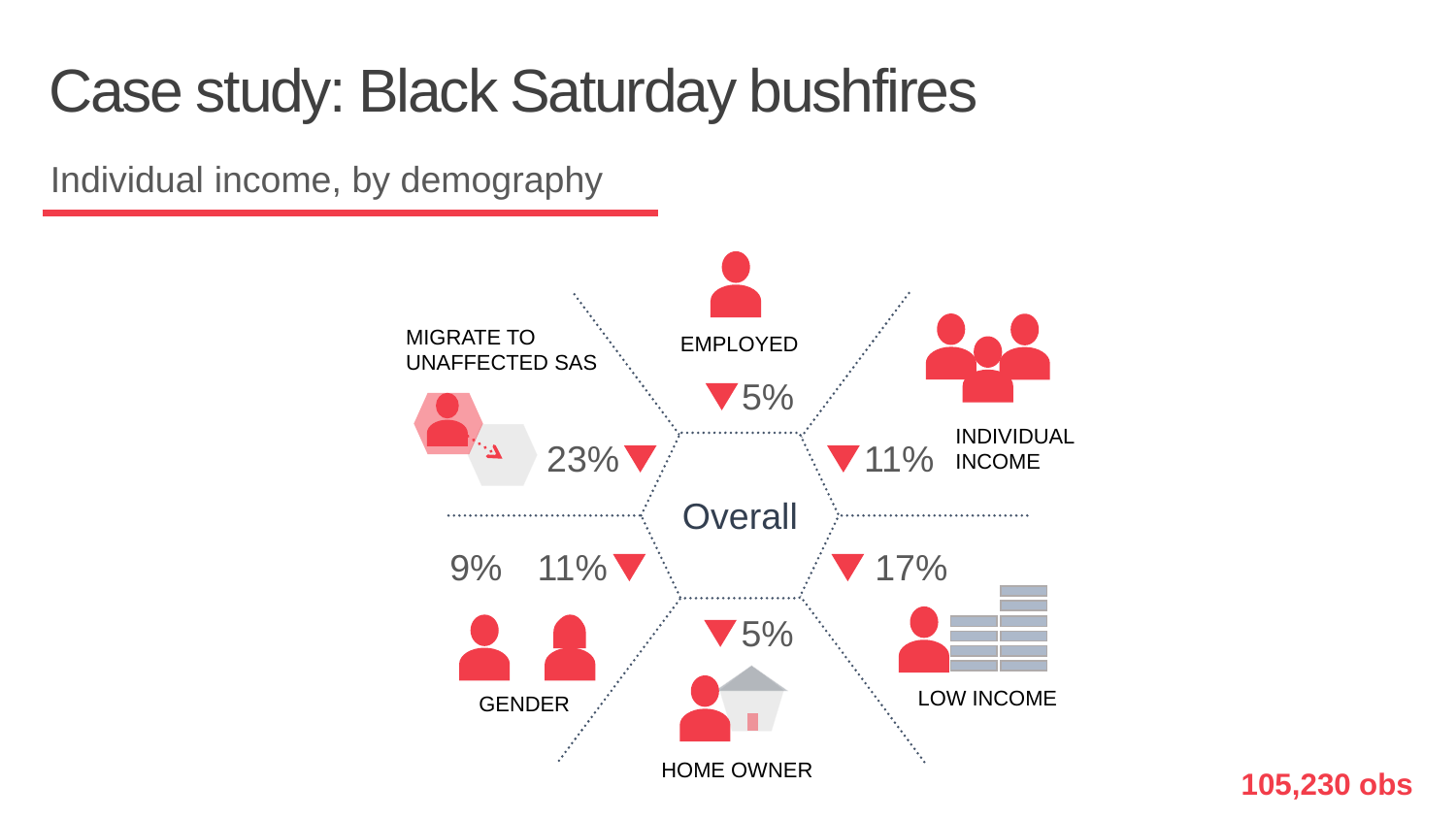## Case study: Black Saturday bushfires

Individual income, by sector of employment

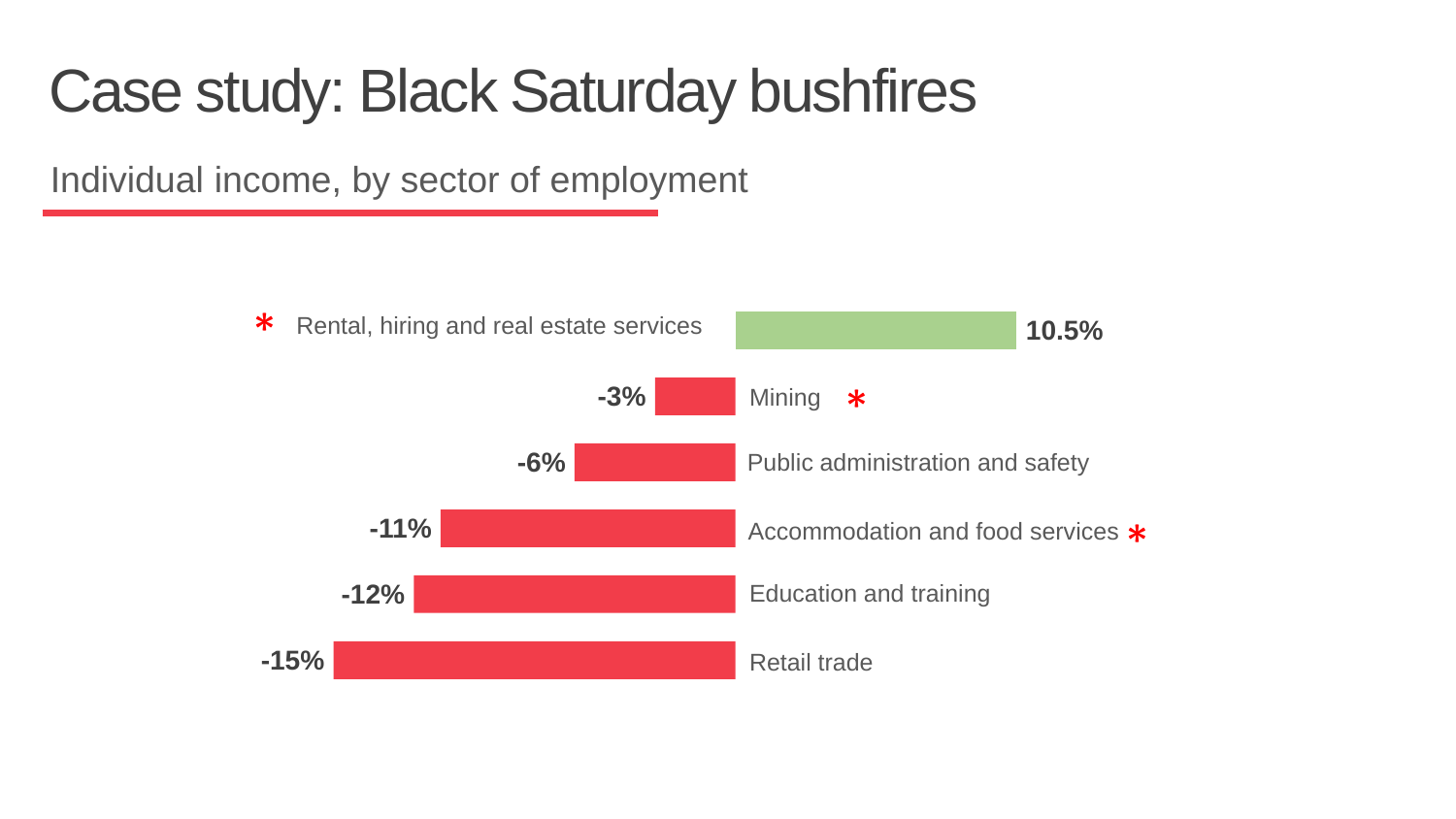QUEENSLAND FLOODS: DEC 2010 - JAN 2011

## 4.46m

• **In Brisbane, the river peaked at 4.46m on 13 January, 2011 flooding more than 28,000 homes and leaving 100,000 without power**

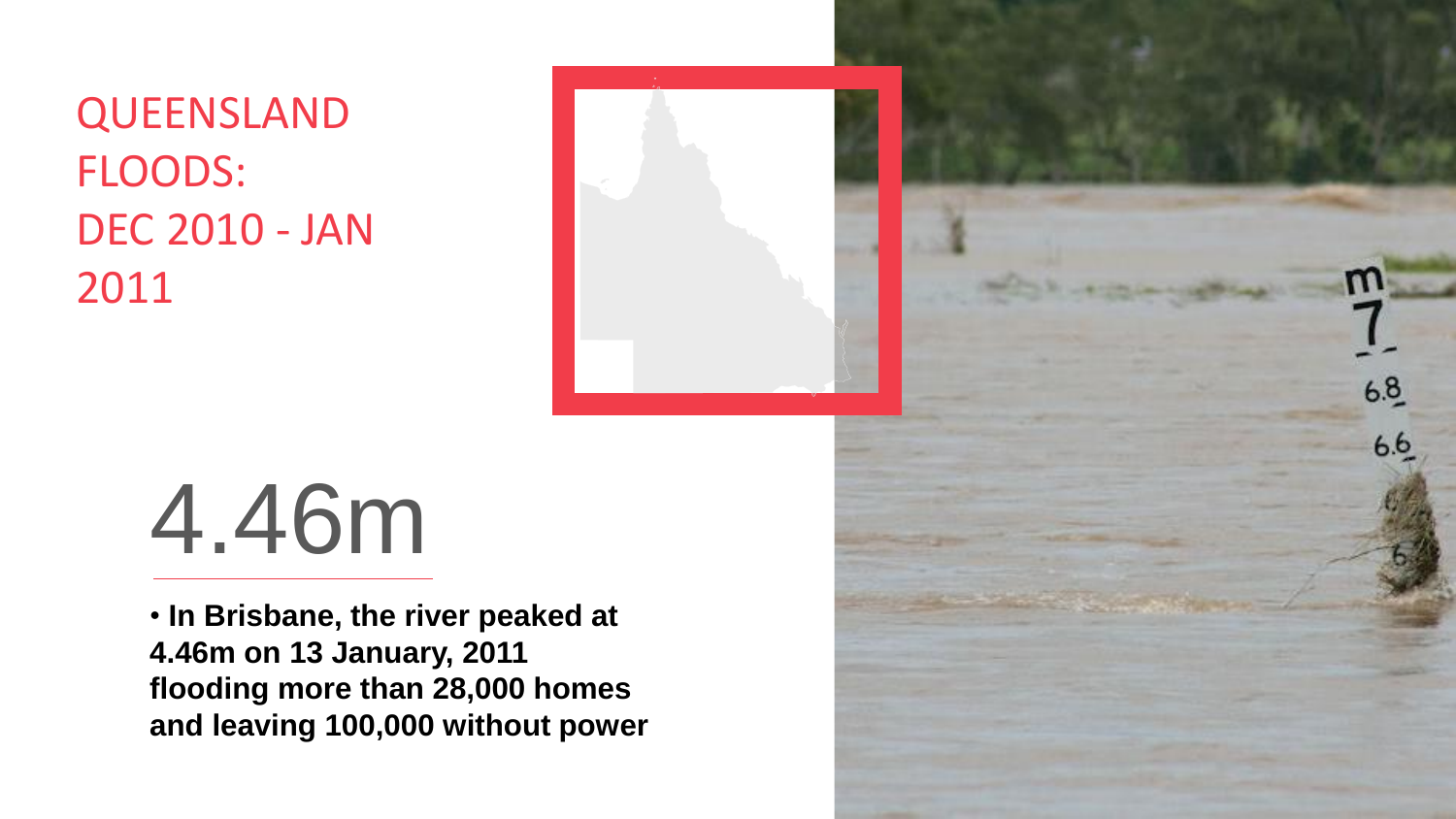## Case study: Queensland floods

Individual income, by demography



**175,600 obs**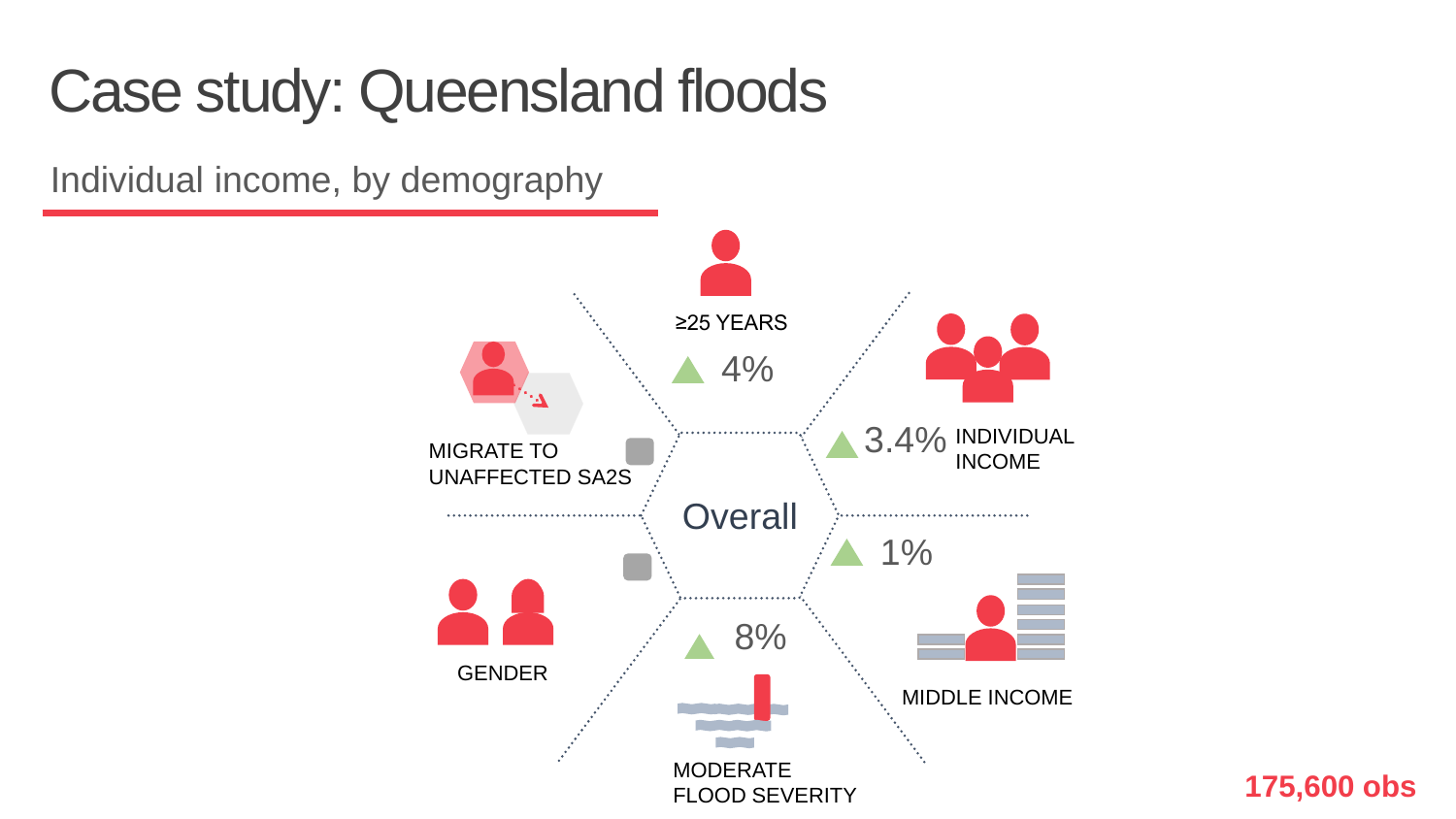## Case study: Queensland floods

Individual income, by sector of employment

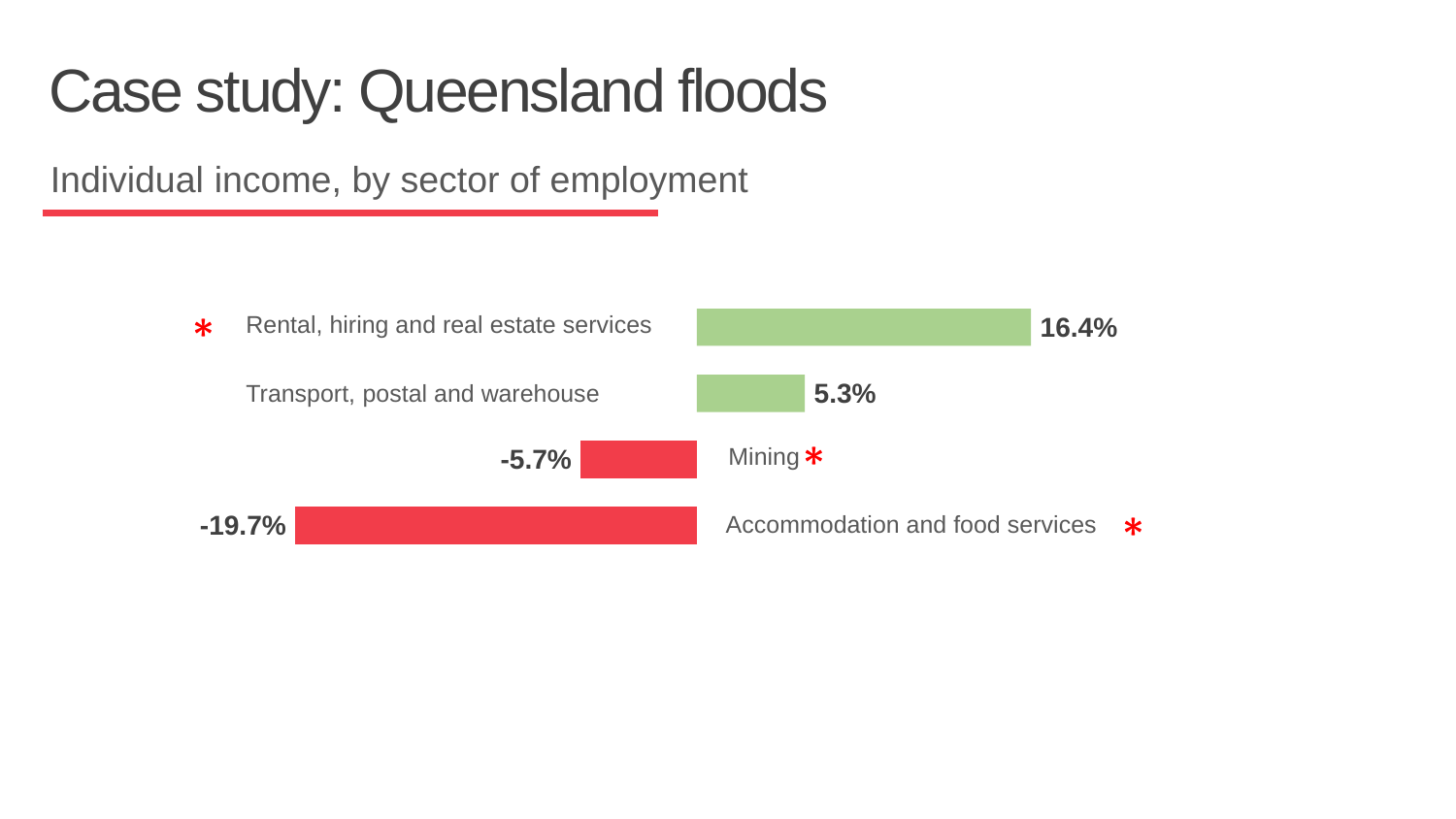## Case study: Queensland floods

### What could explain the results?

- 1. Urban, economically sensitive area
- 2. Government recovery expenditures successful at alleviating impact of floods on some individuals
- 3. Results are consistent with economic literature and experience of other disaster-hit cities (e.g., New Orleans)
- 4. Other factors likely at play that explain differences with VIC bushfire results

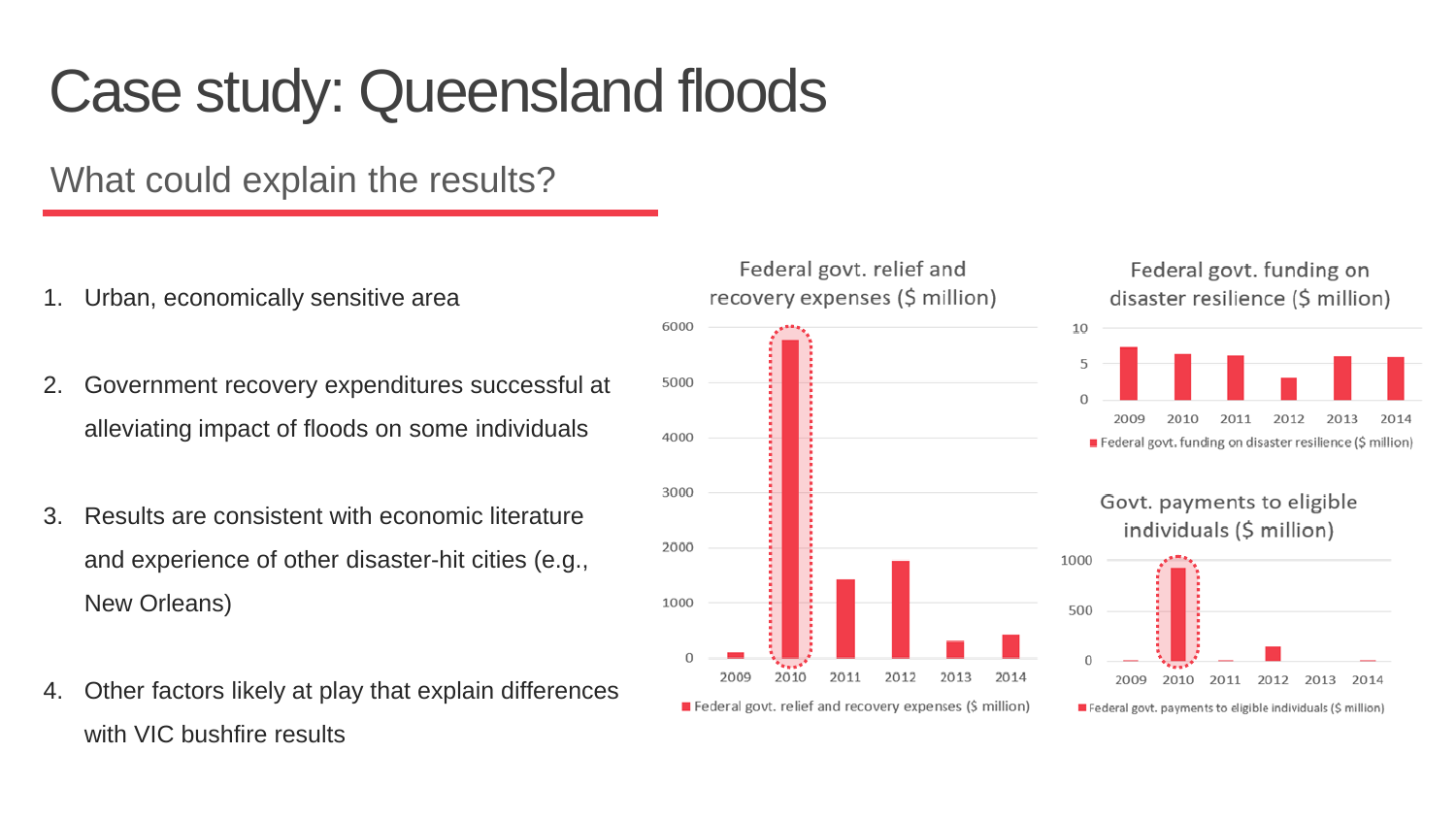## Case studies summary

What we've learnt

- **Government post-disaster recovery intervention is needed** to alleviate the economic impacts of natural disasters
- **The extent of government individual assistance required depends on:**
	- the type, intensity and location of the disaster
	- socioeconomic factors, particularly an individual's sector of employment
- **While generally successful, Australian government post-disaster recovery intervention can be made more efficient**

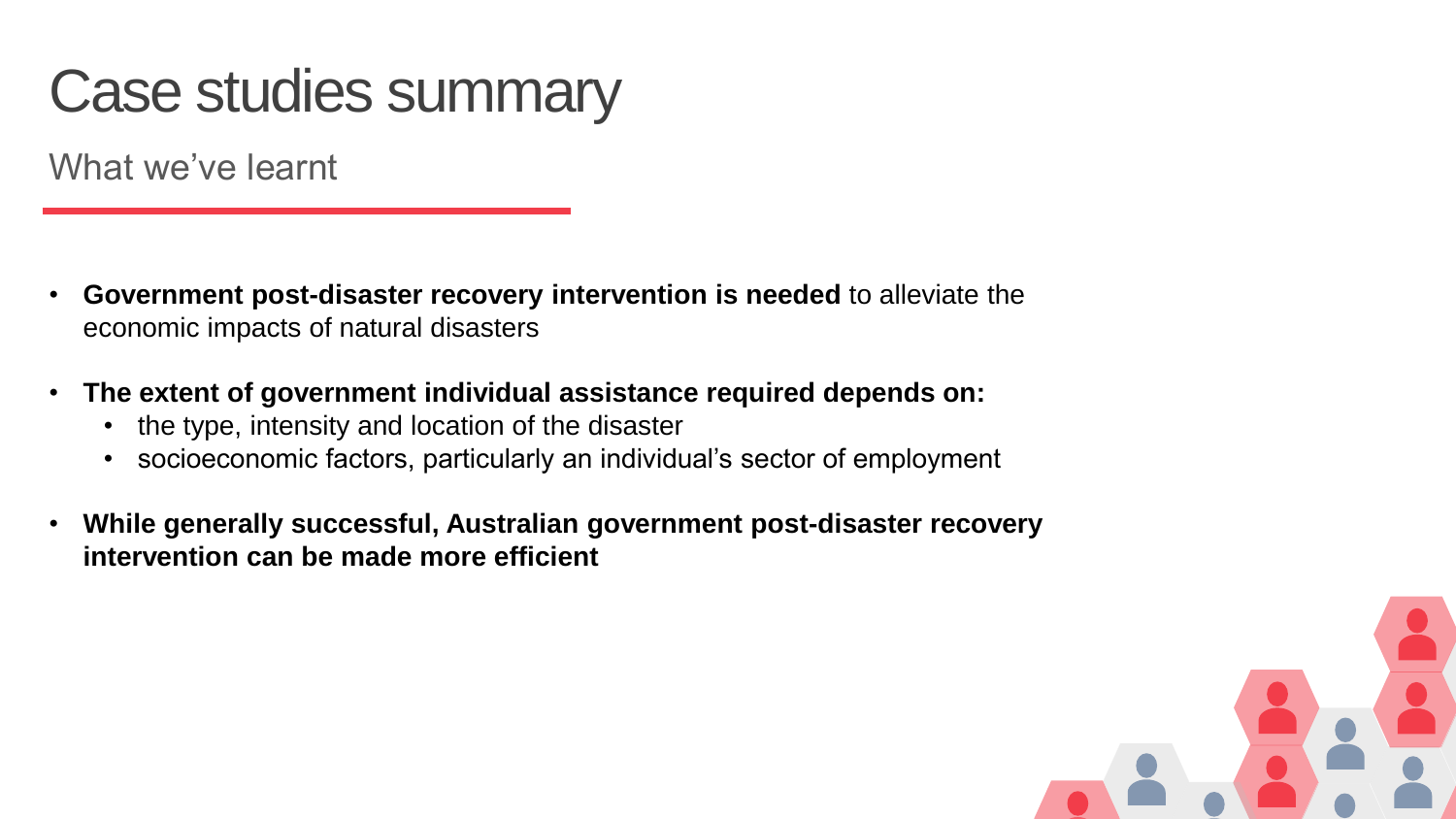## Optimising post-disaster recovery interventions in Australia

Policy implications

**Combined with our focus group interviews and upcoming firm level analysis, our approach can inform:**

- The National Impact Assessment Model
- NDRRA Determinations
- Monitoring and Evaluation Framework for Recovery Programs

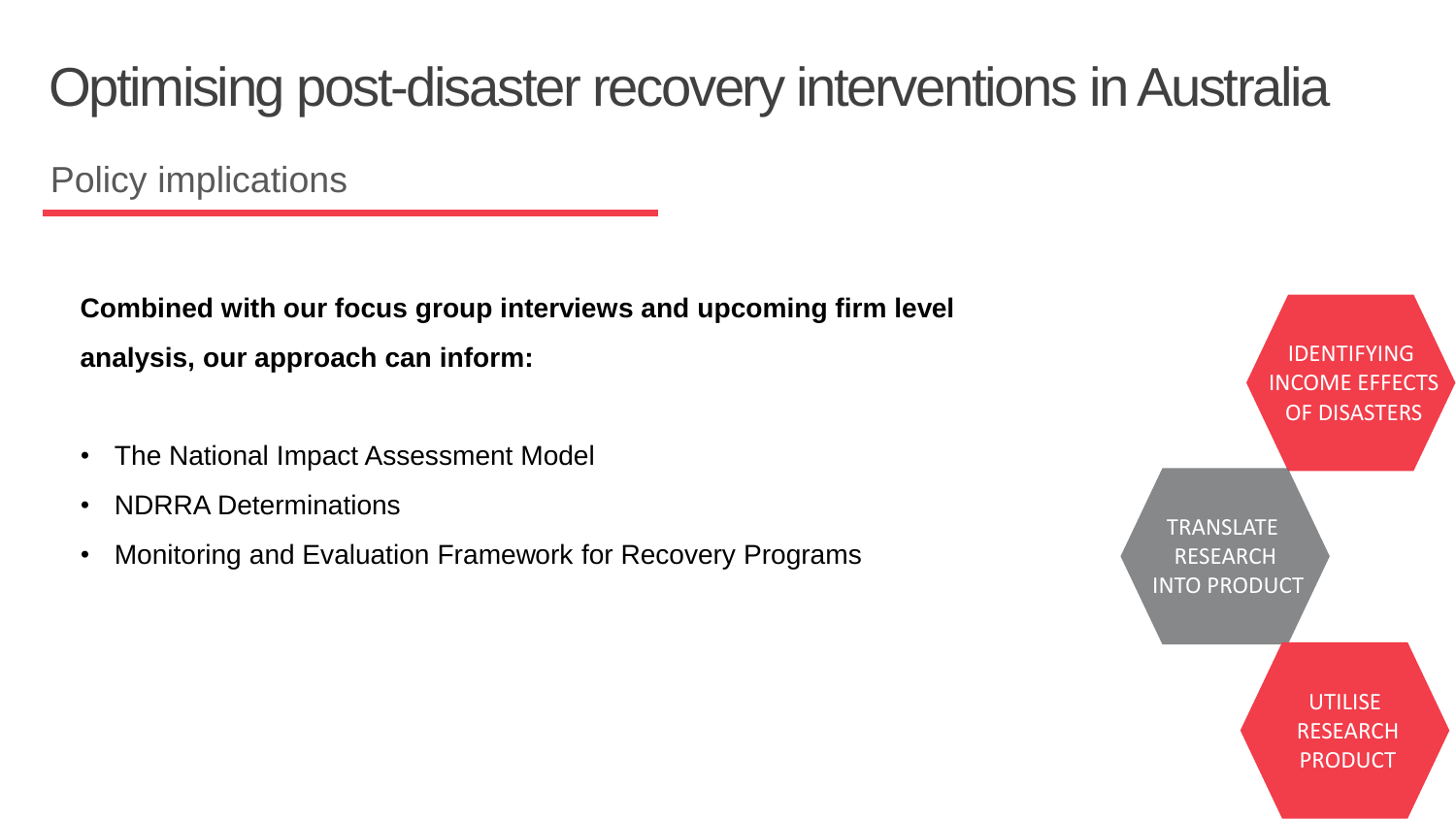## Optimising post-disaster recovery interventions in Australia

Policy implications - NDDRA

**Is there potential to do better?**

"States are encouraged to provide same type and level of assistance to individuals who are affected by the same or similar eligible disasters." *(Source: NDRRA Determination 2017, pp. 35)*

### **NDDRA 2017 OUR RESEARCH**

**Can we use disaster type and "disaster severity" information to help better direct recovery assistance?**

NDRRA currently addresses some economic sectors exclusively, e.g., NDRRA Determination addresses "Primary Producers" and "Public Infrastructure" separately

**Given employees in different sectors are affected differently, is there any room to address other economic sectors in the NDRRA?**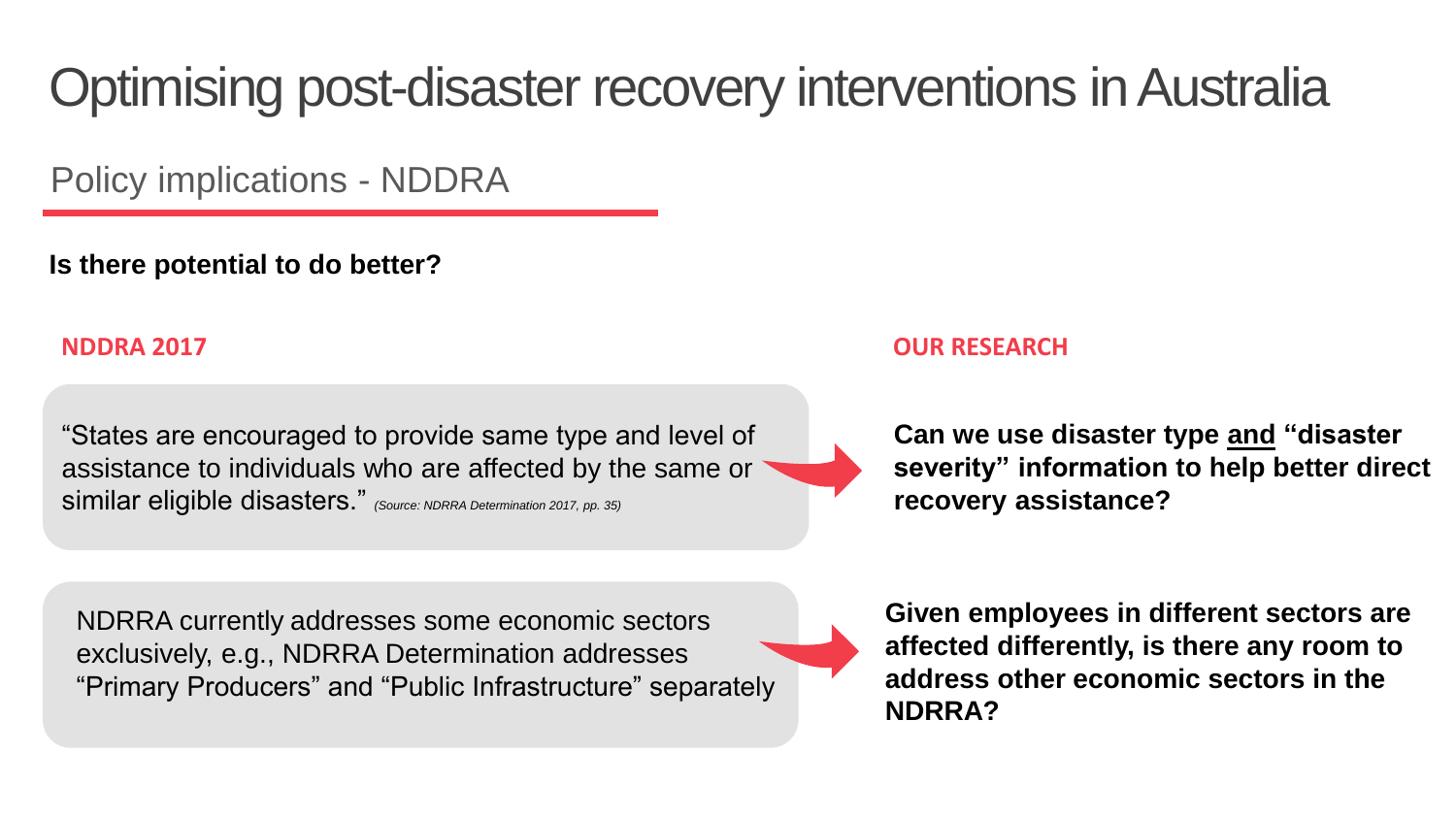## Project timeframes

|                                 | 2014-15                                     | 2015-16                                  | 2016-17                                       | 2017-18                                                                       | 2018-19                                                                      | 2019-20                         |
|---------------------------------|---------------------------------------------|------------------------------------------|-----------------------------------------------|-------------------------------------------------------------------------------|------------------------------------------------------------------------------|---------------------------------|
| <b>RESEARCH</b>                 |                                             |                                          |                                               |                                                                               |                                                                              |                                 |
| <b>REVIEW LITERATURE</b>        | • Floods, Bushfires<br>and sectoral         | • QLD Floods<br>• VIC Black              |                                               | • Cyclone Oswald                                                              |                                                                              |                                 |
| <b>DEVELOP ESTIMATION MODEL</b> | economic activity in<br>Australia 1978-2015 | Saturday<br><b>Bushfires</b>             |                                               |                                                                               |                                                                              |                                 |
| <b>DATA ACCESS</b>              |                                             |                                          |                                               |                                                                               |                                                                              |                                 |
| <b>RESULTS</b>                  |                                             |                                          |                                               |                                                                               |                                                                              |                                 |
| <b>NATIONAL</b>                 | • Research                                  | • Analysis                               | • Journal<br>submission                       | • Journal revision                                                            |                                                                              |                                 |
| <b>INDIVIDUALS</b>              |                                             | • QLD Floods:<br>Individuals<br>analysis | • QLD Floods:<br><b>Individuals</b><br>Report | • VIC BSB Individuals<br>analysis<br>• Cyclone Oswald<br>Individuals analysis | • VIC BSB<br>Individuals report                                              |                                 |
| <b>FIRMS</b>                    |                                             |                                          |                                               | <b>QLD Floods: Firms</b><br>analysis and report                               | • VIC BSB: Firms<br>analysis and report<br>• Cyclone Oswald<br>Firm analysis |                                 |
| <b>POLICY</b>                   |                                             |                                          |                                               |                                                                               |                                                                              |                                 |
| STAKEHOLDER ENGAGEMENT          | • RAF & AFAC<br>Conferences                 | • RAF& AFAC<br>Conferences               | • RAF & AFAC<br>Conferences                   | • Focus groups<br>• Proof of concept                                          | Policy briefings<br>$\bullet$<br>• RAF & AFAC                                | • Policy notes and<br>briefings |
| <b>POLICY BRIEFINGS</b>         | End-user meetings                           | • End-user<br>meetings                   | • End-user<br>meetings                        | • RAF & AFAC<br>Conferences                                                   | Conferences<br>End-user<br>$\bullet$                                         | • RAF & AFAC<br>Conferences     |
| <b>RESEARCH UTILISATION</b>     |                                             |                                          |                                               |                                                                               | meetings                                                                     | • End-user meetings             |